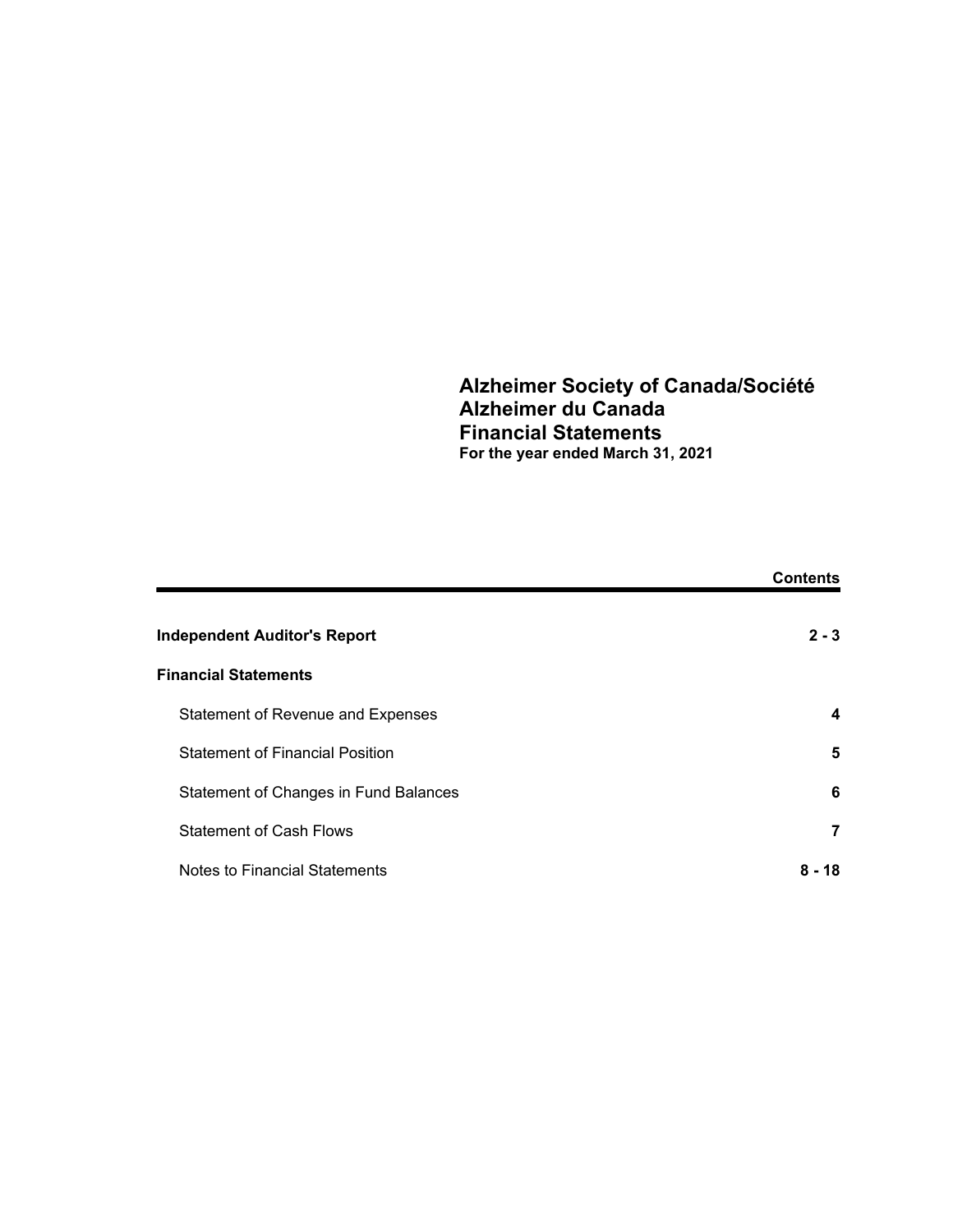

Tel: 289 881 1111 Fax: 905 845 8615 **www.bdo.ca** 

# **Independent Auditor's Report**

# **To the Directors of Alzheimer Society of Canada/Société Alzheimer du Canada**

# **Opinion**

We have audited the financial statements of Alzheimer Society of Canada/Société Alzheimer du Canada (the "Society"), which comprise the statement of financial position as at March 31, 2021, and the statements of revenue and expenses, changes in fund balances and cash flows for the year then ended, and notes to the financial statements, including a summary of significant accounting policies.

In our opinion, the accompanying financial statements present fairly, in all material respects, the financial position of the Society as at March 31, 2021, and the results of its operations and its cash flows for the year then ended in accordance with Canadian accounting standards for not-for-profit organizations.

## **Basis for Opinion**

We conducted our audit in accordance with Canadian generally accepted auditing standards. Our responsibilities under those standards are further described in the *Auditor's Responsibilities for the Audit of the Financial Statements* section of our report. We are independent of the Society in accordance with the ethical requirements that are relevant to our audit of the financial statements in Canada, and we have fulfilled our other ethical responsibilities in accordance with these requirements. We believe that the audit evidence we have obtained is sufficient and appropriate to provide a basis for our opinion.

# **Responsibilities of Management and Those Charged with Governance for the Financial Statements**

Management is responsible for the preparation and fair presentation of these financial statements in accordance with Canadian accounting standards for not-for-profit organizations, and for such internal control as management determines is necessary to enable the preparation of financial statements that are free from material misstatement, whether due to fraud or error.

In preparing the financial statements, management is responsible for assessing the Society's ability to continue as a going concern, disclosing, as applicable, matters related to going concern and using the going concern basis of accounting unless management either intends to liquidate the Society or to cease operations, or has no realistic alternative but to do so.

Those charged with governance are responsible for overseeing the Society's financial reporting process.

#### **Auditor's Responsibilities for the Audit of the Financial Statements**

Our objectives are to obtain reasonable assurance about whether the financial statements as a whole are free from material misstatement, whether due to fraud or error, and to issue an auditor's report that includes our opinion. Reasonable assurance is a high level of assurance, but is not a guarantee that an audit conducted in accordance with Canadian generally accepted auditing standards will always detect a material misstatement when it exists. Misstatements can arise from fraud or error and are considered material if, individually or in the aggregate, they could reasonably be expected to influence the economic decisions of users taken on the basis of these financial statements.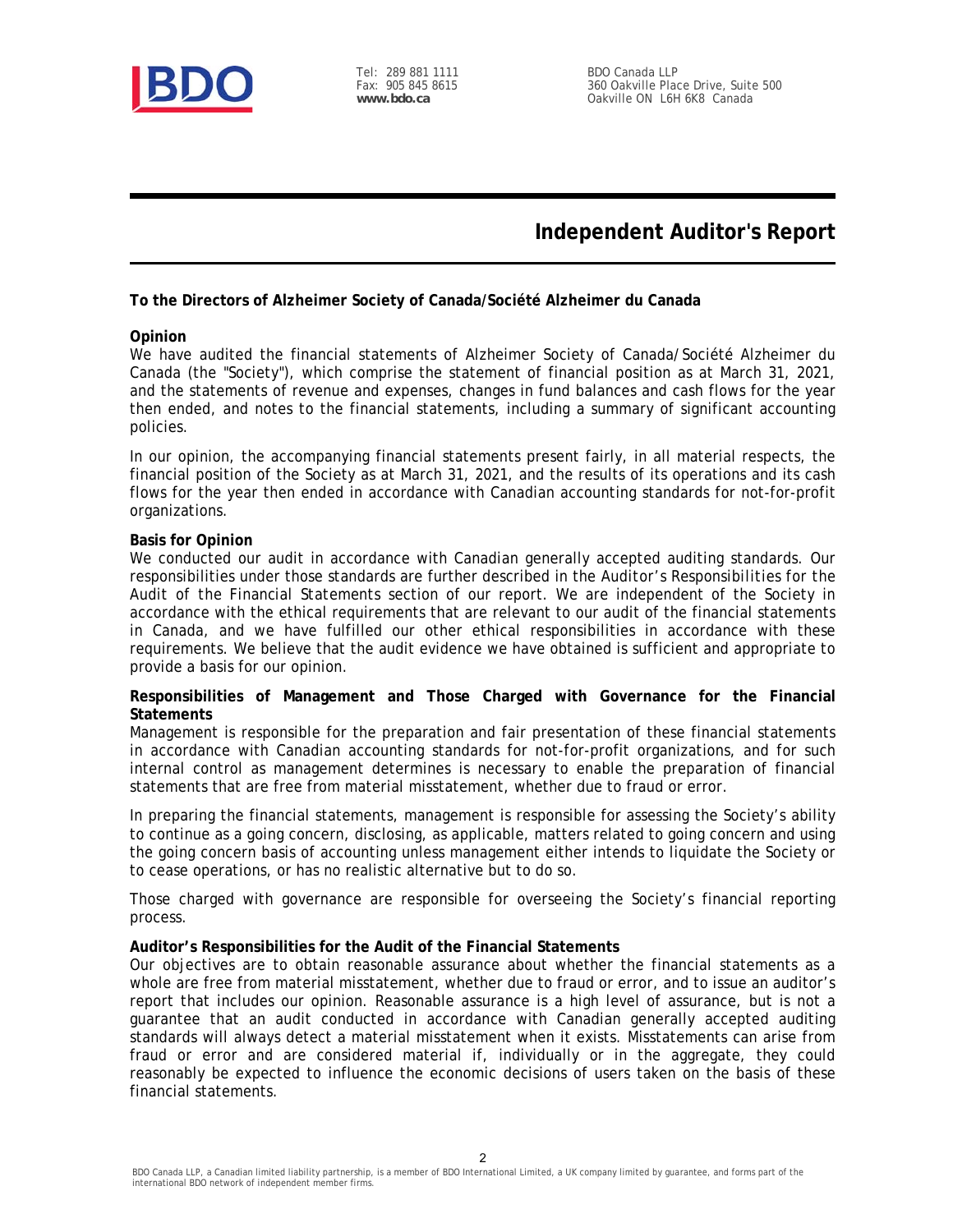

# **Auditor's Responsibilities for the Audit of the Financial Statements** (continued)

As part of an audit in accordance with Canadian generally accepted auditing standards, we exercise professional judgment and maintain professional skepticism throughout the audit. We also:

- Identify and assess the risks of material misstatement of the financial statements, whether due to fraud or error, design and perform audit procedures responsive to those risks, and obtain audit evidence that is sufficient and appropriate to provide a basis for our opinion. The risk of not detecting a material misstatement resulting from fraud is higher than for one resulting from error, as fraud may involve collusion, forgery, intentional omissions, misrepresentations, or the override of internal control.
- Obtain an understanding of internal control relevant to the audit in order to design audit procedures that are appropriate in the circumstances, but not for the purpose of expressing an opinion on the effectiveness of the Society's internal control.
- Evaluate the appropriateness of accounting policies used and the reasonableness of accounting estimates and related disclosures made by management.
- Conclude on the appropriateness of management's use of the going concern basis of accounting and, based on the audit evidence obtained, whether a material uncertainty exists related to events or conditions that may cast significant doubt on the Society's ability to continue as a going concern. If we conclude that a material uncertainty exists, we are required to draw attention in our auditor's report to the related disclosures in the financial statements or, if such disclosures are inadequate, to modify our opinion. Our conclusions are based on the audit evidence obtained up to the date of our auditor's report. However, future events or conditions may cause the Society to cease to continue as a going concern.
- Evaluate the overall presentation, structure and content of the financial statements, including the disclosures, and whether the financial statements represent the underlying transactions and events in a manner that achieves fair presentation.

We communicate with those charged with governance regarding, among other matters, the planned scope and timing of the audit and significant audit findings, including any significant deficiencies in internal control that we identify during our audit.

BDO Canada LLP

Chartered Professional Accountants, Licensed Public Accountants

Oakville, Ontario June 12, 2021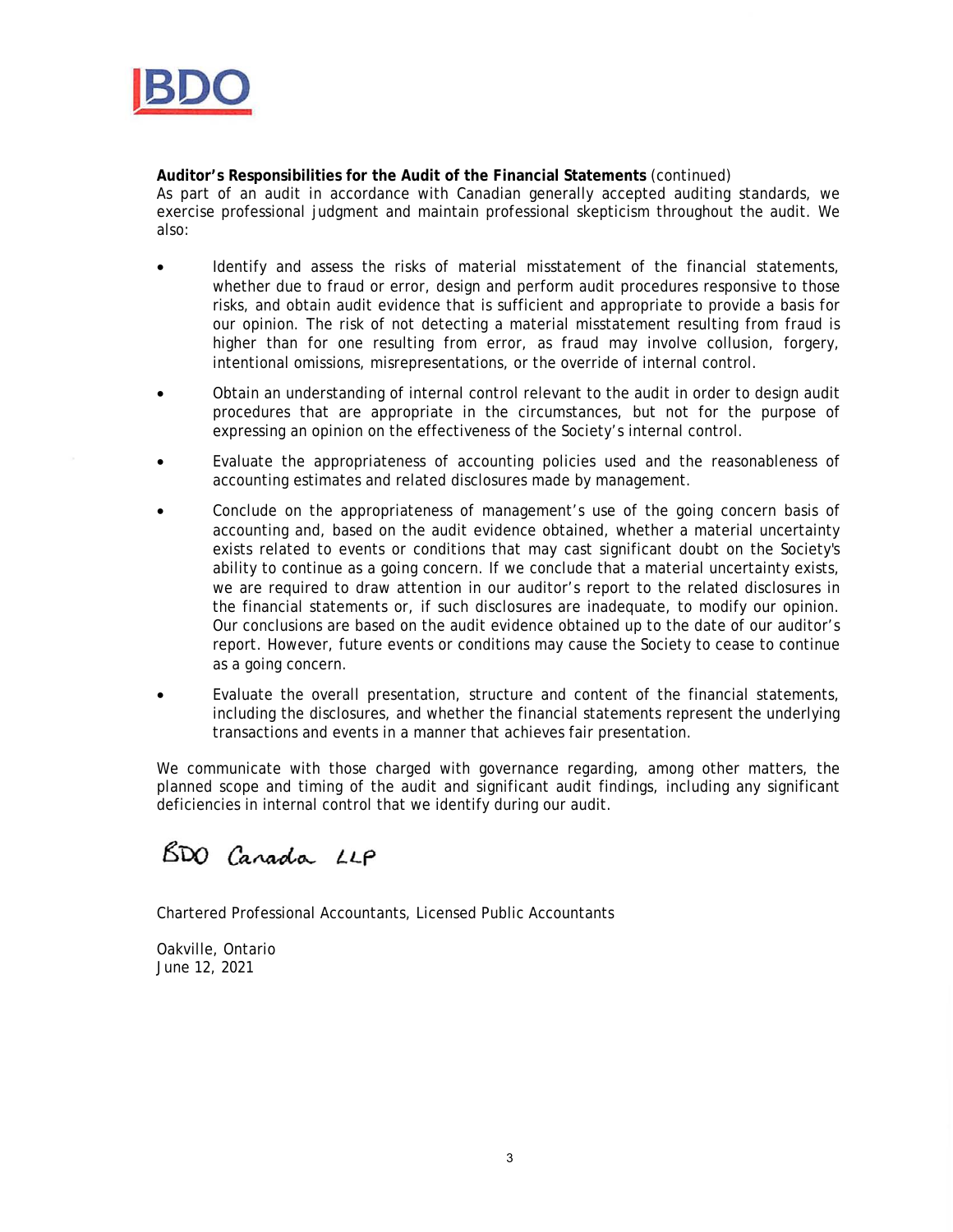| For the year ended March 31                   | 2021                                | 2020 |
|-----------------------------------------------|-------------------------------------|------|
| <b>Revenue</b>                                |                                     |      |
| Support from the public                       |                                     |      |
| Individual giving and direct marketing        | \$12,762,424<br>\$10,212,462        |      |
| <b>Bequests</b>                               | 1,708,574<br>4,261,800              |      |
| Corporate and foundation giving               | 1,937,790<br>2,074,248              |      |
| Total support from the public                 | 16,545,246<br>16,412,052            |      |
| Government                                    | 114,421<br>223,718                  |      |
| Partner charities (Note 10)                   | 10,760,938<br>10,981,589            |      |
| Investment and other income (Note 3c)         | 1,360,081<br>693,753                |      |
| Government subsidy (Note 16)                  | 432,273                             |      |
| <b>Total revenue</b>                          | 29,322,256<br>28,201,815            |      |
|                                               |                                     |      |
| <b>Expenses</b>                               |                                     |      |
| Programs                                      |                                     |      |
| Services                                      | 1,988,897<br>3,138,177              |      |
| Research                                      | 3,814,912<br>3,758,742              |      |
| Partner charities (Note 10)                   | 15,524,570<br>15,283,986            |      |
| Government health programs                    | 114,421<br>223,718                  |      |
| Total program expenses                        | 22,295,326<br>21,552,097            |      |
| Support                                       |                                     |      |
| Fundraising                                   | 4,910,830<br>5,301,476              |      |
| Administration (Note 14)                      | 497,928<br>768,108                  |      |
|                                               |                                     |      |
| Total support expenses                        | 6,069,584<br>5,408,758              |      |
| <b>Total expenses</b>                         | 27,621,681<br>27,704,084            |      |
| <b>Excess of revenue over expenses before</b> |                                     |      |
| unrealized investment losses                  | 1,700,575<br>497,731                |      |
| Unrealized investment losses (Note 3d)        | (53, 541)<br>(696,725)              |      |
|                                               |                                     |      |
| Excess (deficiency) of revenue over expenses  | \$<br>\$<br>1,647,034<br>(198, 994) |      |

# **Alzheimer Society of Canada/Société Alzheimer du Canada Statement of Revenue and Expenses**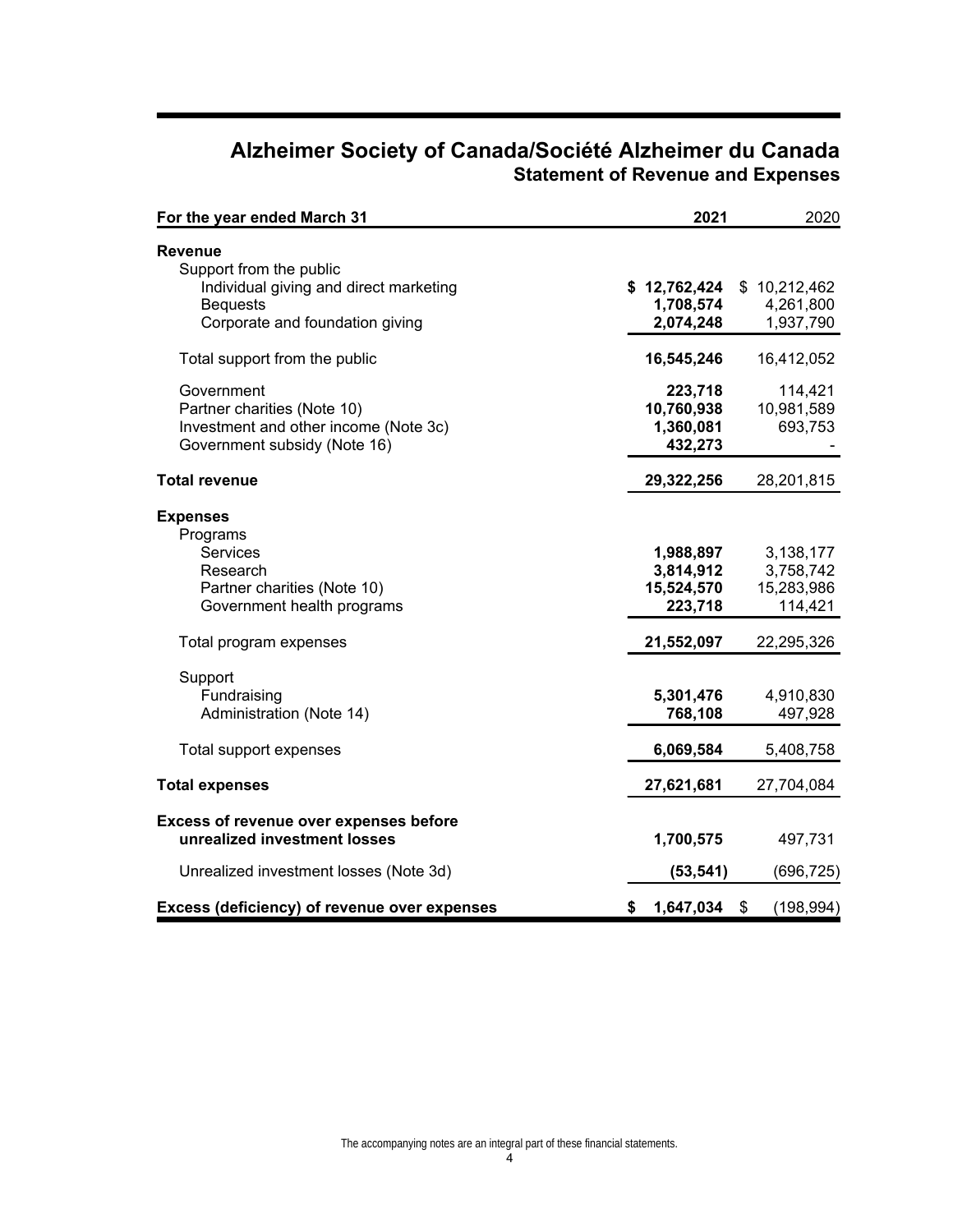| March 31                                                                                                                                                                                                                     | 2021                                                                  | 2020                                                             |
|------------------------------------------------------------------------------------------------------------------------------------------------------------------------------------------------------------------------------|-----------------------------------------------------------------------|------------------------------------------------------------------|
| <b>Assets</b>                                                                                                                                                                                                                |                                                                       |                                                                  |
| <b>Current</b><br>Cash<br>Short-term investments (Note 3a)<br>Accounts receivable (Note 2)<br>Prepaid expenses                                                                                                               | \$<br>5,609,338<br>329,441<br>3,259,194<br>174,938                    | \$<br>2,558,503<br>320,475<br>3,365,930<br>325,196               |
|                                                                                                                                                                                                                              | 9,372,911                                                             | 6,570,104                                                        |
| Long-term investments (Note 3b)<br>Restricted long-term investments (Note 3b)<br>Property and equipment (Note 4)<br>Intangible asset (Note 5)                                                                                | 9,792,899<br>1,150,878<br>86,087<br>190,951                           | 8,231,473<br>1,181,241<br>64,518<br>80,552                       |
|                                                                                                                                                                                                                              | \$ 20,593,726 \$ 16,127,888                                           |                                                                  |
| <b>Liabilities and Fund Balances</b>                                                                                                                                                                                         |                                                                       |                                                                  |
| <b>Current</b><br>Accounts payable and accrued liabilities (Note 6)<br>Deferred revenue (Note 7)<br>Research grants payable (Note 8)                                                                                         | \$<br>5,456,940<br>2,966,253<br>1,481,201                             | \$<br>3,404,499<br>2,183,102<br>1,978,643                        |
|                                                                                                                                                                                                                              | 9,904,394                                                             | 7,566,244                                                        |
| Deferred revenue (Note 7)<br>Research grants payable (Note 8)                                                                                                                                                                | 2,503,684<br>714,681                                                  | 2,132,112<br>606,599                                             |
|                                                                                                                                                                                                                              | 13,122,759                                                            | 10,304,955                                                       |
| <b>Fund balances</b><br>Endowment fund (Note 9)<br>Invested in property and equipment<br>Invested in intangible asset<br>Internally restricted operating reserve<br>Internally restricted research fund<br>Unrestricted fund | 1,091,316<br>86,087<br>190,951<br>2,431,648<br>1,775,907<br>1,895,058 | 986,296<br>64,518<br>80,552<br>2,431,648<br>1,725,794<br>534,125 |
|                                                                                                                                                                                                                              | 7,470,967                                                             | 5,822,933                                                        |
|                                                                                                                                                                                                                              | \$20,593,726                                                          | \$16,127,888                                                     |

# **Alzheimer Society of Canada/Société Alzheimer du Canada Statement of Financial Position**

| On behalf of the Board: | $\mathcal{M}$ $\sim$ |                 |
|-------------------------|----------------------|-----------------|
|                         |                      | <b>Director</b> |
|                         |                      | Director        |
|                         |                      |                 |

The accompanying notes are an integral part of these financial statements.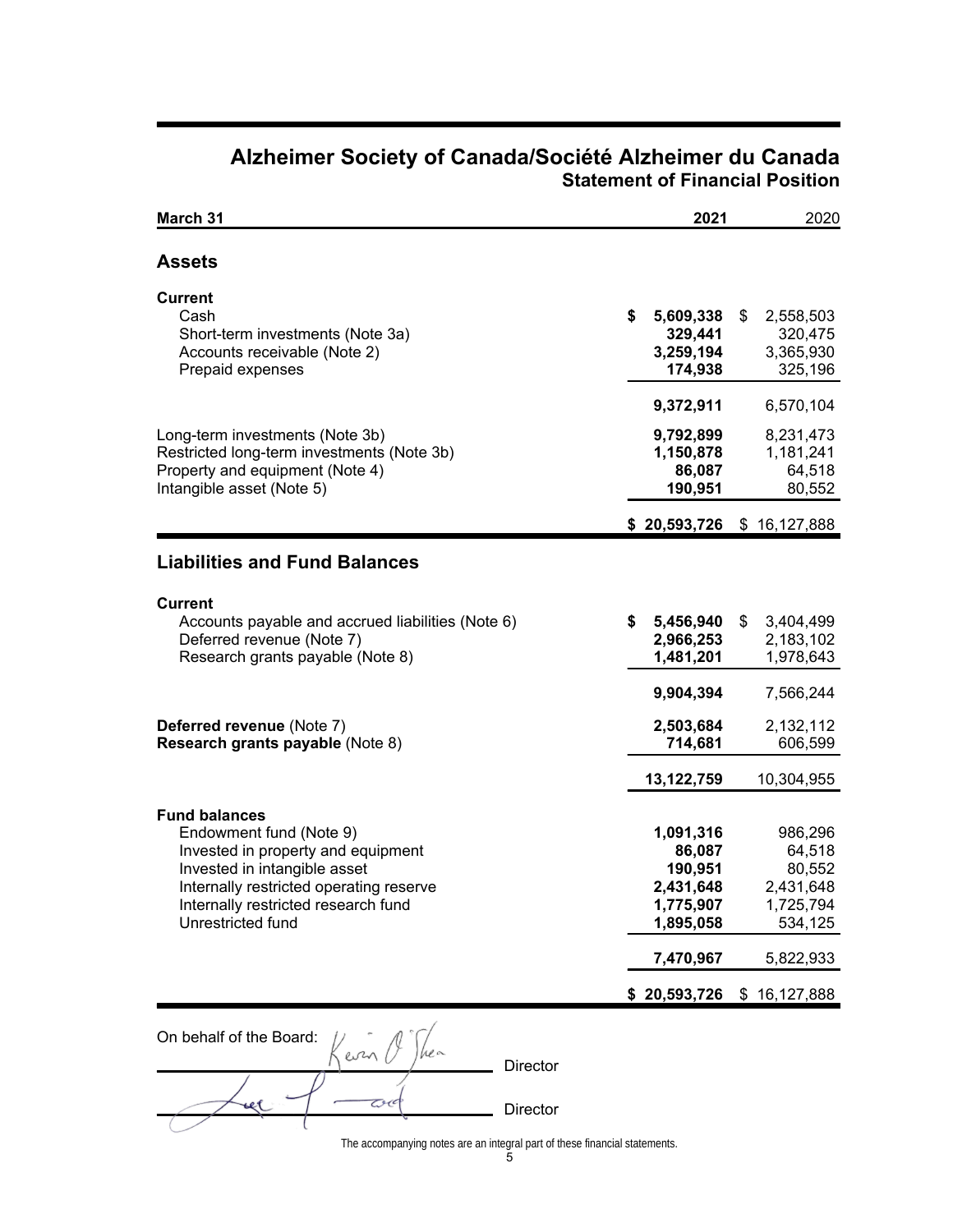# **Alzheimer Society of Canada/Société Alzheimer du Canada Statement of Changes in Fund Balances**

# **For the year ended March 31**

|                                                              |   | <b>Endowment</b><br><b>Fund</b><br>(Note 9) |   | Invested in<br><b>Property and</b><br><b>Equipment</b> |    | Invested in<br>Intangible<br>Asset | Internally<br><b>Restricted</b><br><b>Operating</b><br><b>Reserve</b> | Internally<br><b>Restricted</b><br><b>Fund</b> | <b>Research Unrestricted</b><br>Fund |             |    | 2021      | 2020                  |
|--------------------------------------------------------------|---|---------------------------------------------|---|--------------------------------------------------------|----|------------------------------------|-----------------------------------------------------------------------|------------------------------------------------|--------------------------------------|-------------|----|-----------|-----------------------|
| Fund balance, beginning of year                              | S | 986,296                                     | S | 64,518                                                 | S  | 80,552                             | \$2,431,648                                                           | \$1,725,794                                    | S.                                   | 534,125     | S  |           | 5,822,933 \$5,921,927 |
| Excess (deficiency) of revenue over<br>expenses for the year |   | 163,007                                     |   | (23, 702)                                              |    | (25, 220)                          |                                                                       | $\blacksquare$                                 |                                      | 1,532,949   |    | 1,647,034 | (198, 994)            |
| Endowment contribution                                       |   | 1,000                                       |   |                                                        |    |                                    |                                                                       |                                                |                                      |             |    | 1,000     | 100,000               |
| Transfer from/to Research<br><b>Contributions Fund</b>       |   | (58, 987)                                   |   |                                                        |    |                                    | $\overline{\phantom{a}}$                                              | 50,113                                         |                                      | 8,874       |    |           |                       |
| Purchase of property and equipment                           |   |                                             |   | 45,271                                                 |    |                                    |                                                                       | ۰                                              |                                      | (45, 271)   |    |           |                       |
| Development of intangible assets                             |   |                                             |   | ۰.                                                     |    | 135,619                            |                                                                       | ٠                                              |                                      | (135, 619)  |    |           |                       |
| <b>Fund balance, end of year</b>                             |   | \$1,091,316                                 | S | 86,087                                                 | S. | 190,951                            | \$2,431,648                                                           | \$1,775,907                                    |                                      | \$1,895,058 | S. |           | 7,470,967 \$5,822,933 |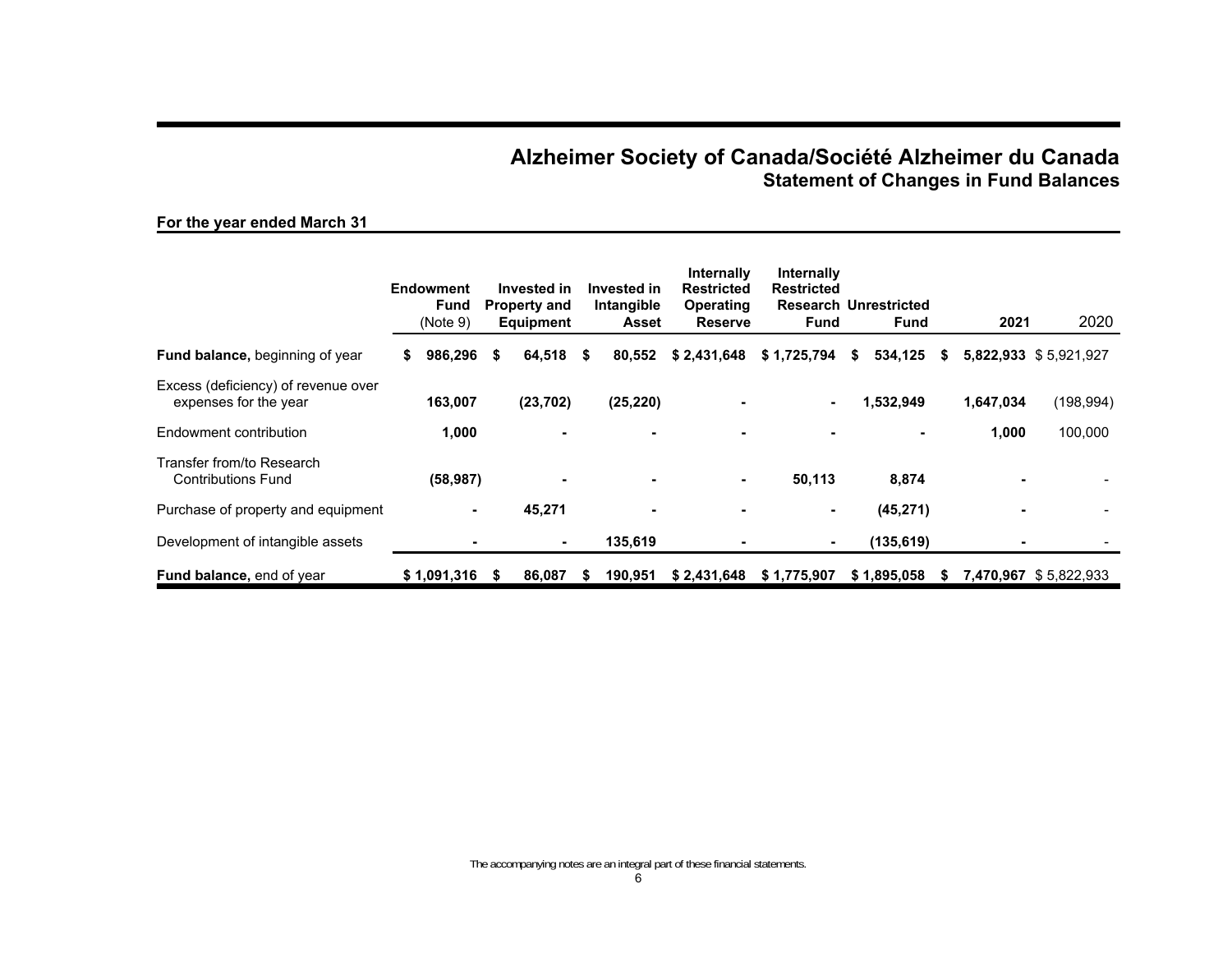# **Alzheimer Society of Canada/Société Alzheimer du Canada Statement of Cash Flows**

| For the year ended March 31                                                                                                                                                         | 2021            | 2020             |
|-------------------------------------------------------------------------------------------------------------------------------------------------------------------------------------|-----------------|------------------|
| Cash provided by (used in)                                                                                                                                                          |                 |                  |
| <b>Operating activities</b>                                                                                                                                                         |                 |                  |
| Excess (deficiency) of revenue over expenses<br>Adjustments required to reconcile excess (deficiency) of<br>revenue over expenses with net cash provided by operating<br>activities | \$<br>1,647,034 | \$<br>(198, 994) |
| Amortization of property and equipment                                                                                                                                              | 23,702          | 19,235           |
| Amortization of intangible                                                                                                                                                          | 25,220          |                  |
| Unrealized losses on long-term investments                                                                                                                                          | 53,541          | 696,725          |
| Changes in non-cash working capital balances<br>Accounts receivable                                                                                                                 | 106,736         | (17, 270)        |
| Prepaid expenses                                                                                                                                                                    | 150,258         | (281, 641)       |
| Accounts payable and accrued liabilities                                                                                                                                            | 2,052,441       | (908, 302)       |
| Deferred revenue                                                                                                                                                                    | 1,154,723       | (171, 076)       |
| Research grants payable                                                                                                                                                             | (389, 360)      | (312, 783)       |
|                                                                                                                                                                                     | 4,824,295       | (1, 174, 106)    |
| <b>Investing activities</b>                                                                                                                                                         |                 |                  |
| Purchase of short-term investments                                                                                                                                                  | (8,966)         | (4, 342)         |
| Purchase of long-term investments                                                                                                                                                   | (1,584,604)     | (134, 102)       |
| Purchase of property and equipment                                                                                                                                                  | (45, 271)       | (51,606)         |
| Development of intangible asset                                                                                                                                                     | (135, 619)      | (80, 552)        |
|                                                                                                                                                                                     | (1,774,460)     | (270, 602)       |
| <b>Financing activity</b>                                                                                                                                                           |                 |                  |
| <b>Endowment contributions</b>                                                                                                                                                      | 1,000           | 100,000          |
| Increase (decrease) in cash during the year                                                                                                                                         | 3,050,835       | (1,344,708)      |
| Cash, beginning of year                                                                                                                                                             | 2,558,503       | 3,903,211        |
| Cash, end of year                                                                                                                                                                   | \$<br>5,609,338 | \$<br>2,558,503  |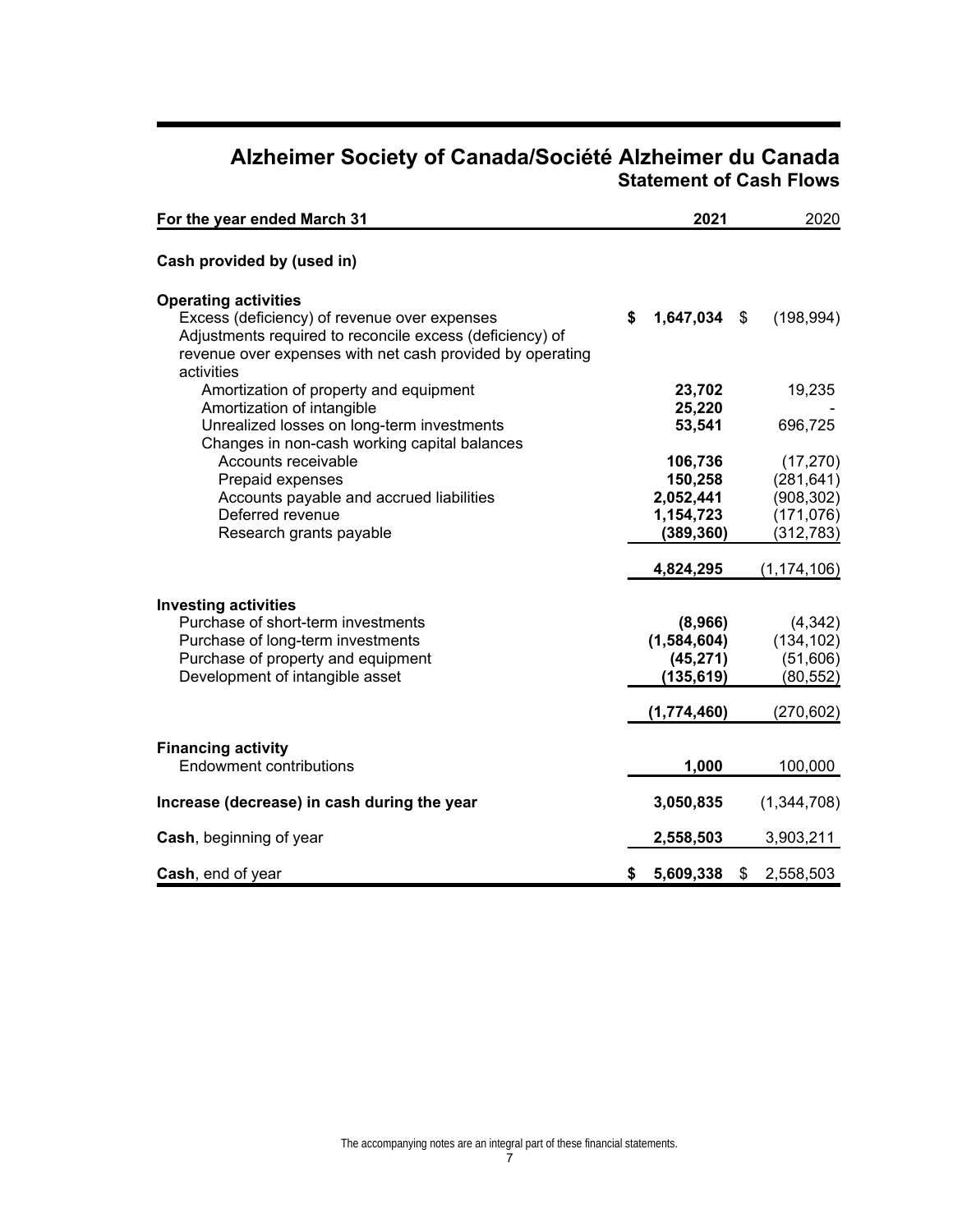## **March 31, 2021**

## **1. Summary of Significant Accounting Policies**

## **Purpose of the Organization**

Alzheimer Society of Canada/Société Alzheimer du Canada is incorporated without share capital under the laws of Canada, continues under the Canada Not-for-Profit Corporations Act, and is registered with Canada Revenue Agency as a charitable organization. The Society identifies, develops and facilitates national priorities that enable its partners to effectively alleviate the personal and social consequences of Alzheimer's disease and related disorders, promotes research and leads the search for a cure.

The partners of the Society are the Provincial Alzheimer Societies across Canada. While control and ownership does not exist between or among any of these entities, the two levels of societies work closely together to alleviate the personal and social consequences of Alzheimer's disease. These financial statements reflect only the assets, liabilities and operations under the administration of the Society.

#### **Basis of Accounting**

These financial statements have been prepared by management in accordance with Canadian accounting standards for not-for-profit organizations (ASPNO).

#### **Revenue Recognition**

Contributions, including individual giving and direct marketing, bequests, corporate and foundation giving, partner charities, and government are recognized as revenue when the amount can be reasonably estimated and collection is reasonably assured. Restricted contributions are initially recorded as deferred revenue and are recognized as revenue in the year in which the related expenses are incurred.

Endowment contributions are recognized as direct increases to net assets. Endowments consist of donations made to the Society where the capital is required to be maintained in perpetuity.

Realized investment income includes interest, dividends and realized gains or losses on investments, and is reported net of fees, commissions and interest expense. Interest income is recorded using the accrual method and dividends are recorded when declared. Unrealized gains or losses on investments are disclosed as a separate component in the statement of revenue and expenses.

## **Internally Restricted Net Assets**

#### *Internally restricted operating reserve*

The Society has set aside a percentage of expenditures as an operating reserve to provide continued funding of operations and ensure financial stability. In accordance with the operating reserve policy, the target for the reserve is 50% of the previous year's net expenditures plus contractual obligations net of research expenditures and direct mailing expenditures.

### *Internally restricted research fund*

The research fund is composed of internally restricted funds designated by the Board to be spent on the Alzheimer Society Research Program. The target balance for the research fund (in combination with externally restricted unexpended donations for research) is 100% of the total prior year's Alzheimer Society Research Program expense. The current excess will be expended to fund additional research over the next few years.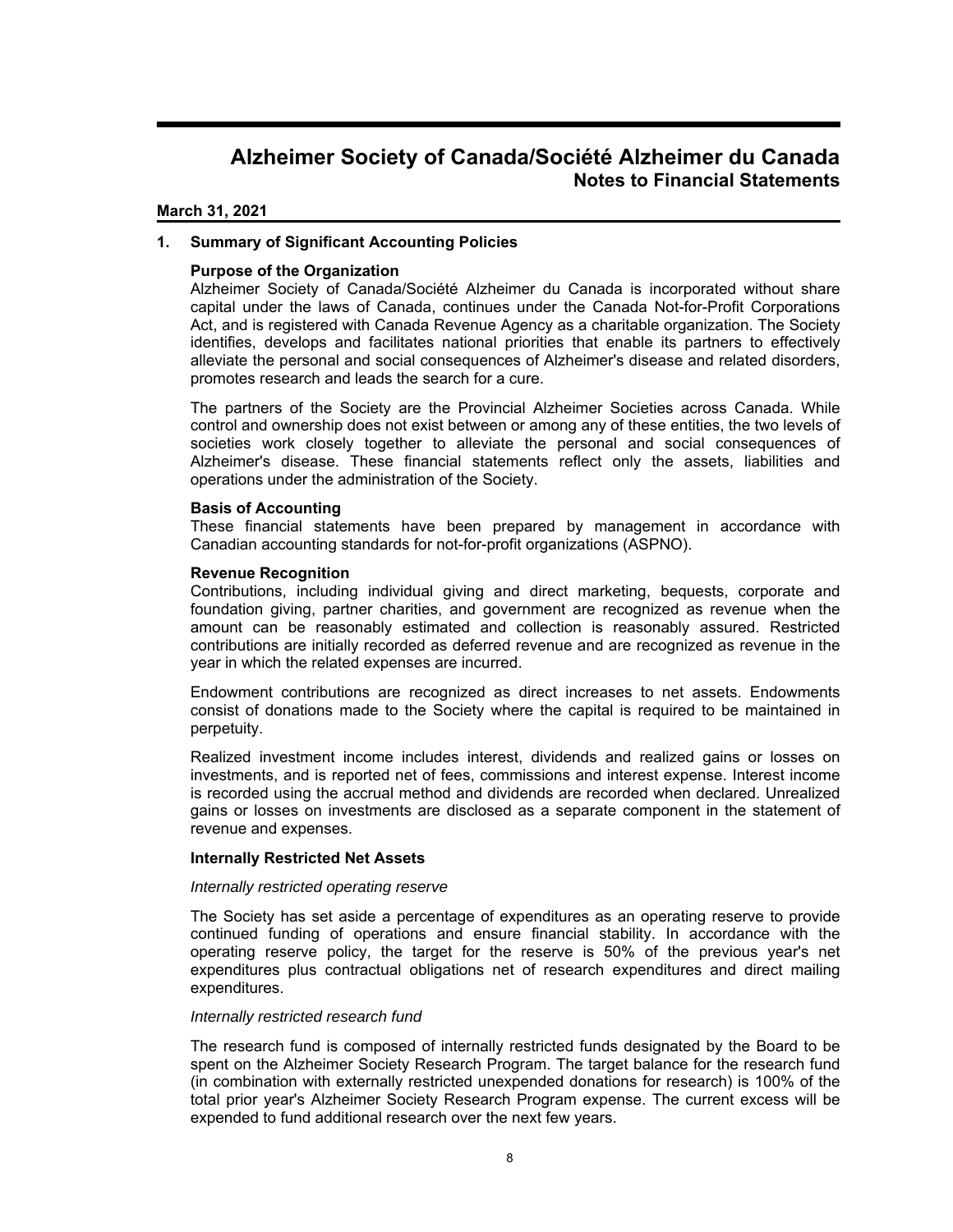### **March 31, 2021**

## **1. Summary of Significant Accounting Policies** (continued)

### **Financial Instruments**

## *Initial measurement*

Financial instruments are measured at fair value when issued or acquired. Transaction costs and financing fees relating to financial instruments that are measured subsequently at fair value are recognized in operations in the year in which they are incurred.

#### *Subsequent measurement*

The Society subsequently measures its financial assets and liabilities at cost or amortized cost less impairment, except for investments in mutual and pooled funds quoted in an active market, which are measured at fair value. All changes in fair value of the Society's investments are recorded in the statement of revenue and expenses and disclosed in Note 3.

For financial assets measured at cost or amortized cost, the Society regularly assesses whether there are any indications of impairment. If there is an indication of impairment, and the Society determines that there is a significant adverse change in the expected timing or amount of future cash flows from the asset, it recognizes an impairment loss in the statement of revenue and expenses. Any reversals of previously recognized impairment losses are recognized in operations in the year the reversal occurs.

## **Use of Estimates**

The preparation of financial statements in accordance with Canadian accounting standards for not-for-profit organizations requires management to make estimates and assumptions that affect the reported amounts of assets and liabilities at the date of the financial statements, and the reported amounts of revenue and expenses during the period. Actual results could differ from management's best estimates as additional information becomes available in the future.

# **Property and Equipment**

Property and equipment are recorded at cost. The Society provides for amortization using the straight-line method at rates designed to amortize the cost of the property and equipment over their estimated useful lives. The annual amortization rates are as follows:

| Furniture and fixtures | - 5 years            |
|------------------------|----------------------|
| Computer equipment     | - 3 years            |
| Leasehold improvements | - over term of lease |
| Telephone equipment    | - 5 years            |
|                        |                      |

#### **Intangible Asset**

Intangible asset consists of the costs associated with the development of a customer relationship management system (CRM). The CRM is recorded at cost. Amortization over its useful life will begin once the CRM is complete. The intangible asset's estimated useful life is 3 years and began to be used in 2021.

## **Accrued Research Funding**

The Board of Directors annually approves specific commitments for research grants that are to be awarded to researchers for periods of up to three years. The liability for this funding is recorded in the year awarded and a charge is made against operations in that year. Disbursements of these awards are charged against the liability at the time the disbursements are made.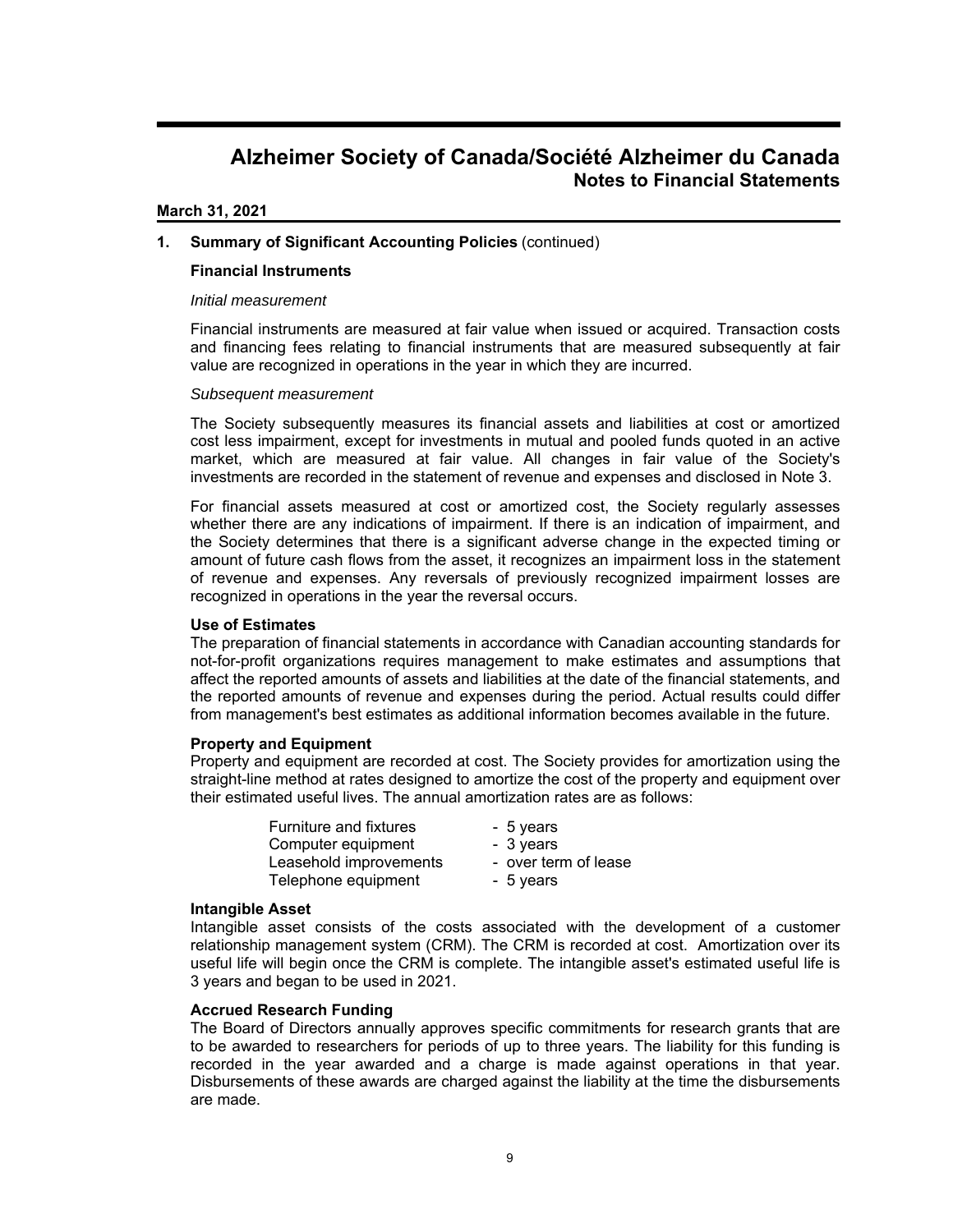### **March 31, 2021**

# **1. Summary of Significant Accounting Policies** (continued)

## **Interfund Transfers and Allocations**

The excess of revenue over expenses for the year is allocated in accordance with the Society's financial policy statements. Any residual excess is allocated to the Unrestricted Fund. Interfund transfers are made in accordance with policies and guidelines approved by the Board of Directors.

## **Operating and Overhead Expenses**

Certain operating and overhead expenses are allocated to other expense categories based upon reasonable estimates of staff time or costs incurred (Note 11).

# **Donated Services**

The operation of the Society is dependent on services provided by volunteers. Since these services are not normally purchased by the Society and due to the difficulty of determining their fair market value, donated services are not recorded in the accounts.

## **Remuneration of the Board**

Members of the Board of Directors are volunteers who serve without remuneration.

## **2. Accounts Receivable**

|                                                                | 2021                            |      |                                 |
|----------------------------------------------------------------|---------------------------------|------|---------------------------------|
| Government<br><b>Partner charities</b><br>Co-tenancy and other | 599.252<br>2,269,520<br>390,422 | - \$ | 383,091<br>2,640,679<br>342,160 |
|                                                                | 3,259,194                       | - S  | 3,365,930                       |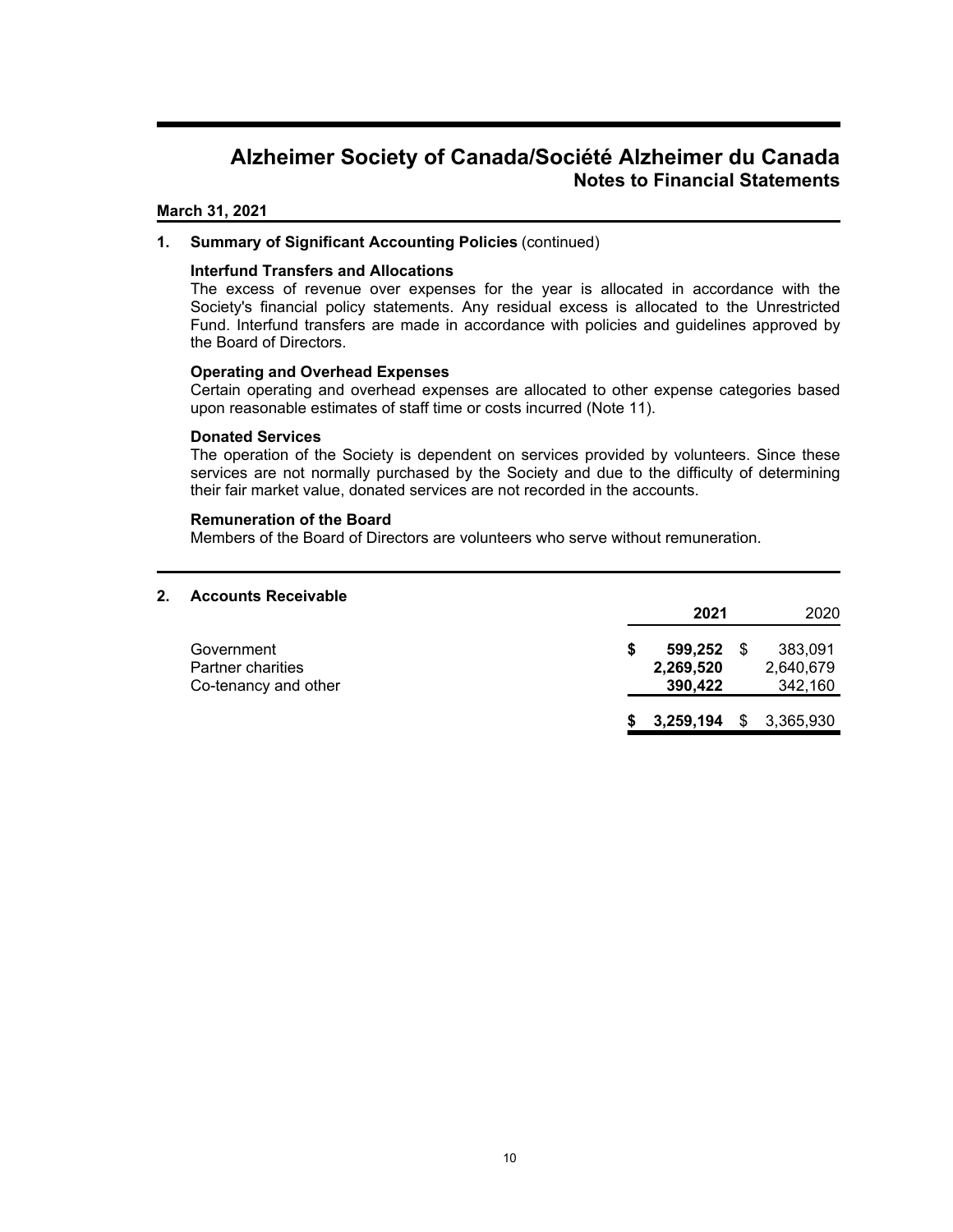# **March 31, 2021**

# **3. Investments**

- a) Short-term investments consist of RBC Phillips, Hager & North Money Market Fund of \$329,441 (2020 - \$320,475; Foyston, Gordon & Payne Pooled funds).
- b) Long-term investments consist of the following RBC and Phillips, Hager & North Mutual Funds (2020 - Foyston, Gordon & Payne Pooled funds):

|                                       |                                                                       |    | 2021                                          | 2020                                                |
|---------------------------------------|-----------------------------------------------------------------------|----|-----------------------------------------------|-----------------------------------------------------|
| Canadian equities<br>Foreign equities | Cash and cash equivalents<br>Fixed income securities                  | \$ | 11,394<br>5,092,928<br>2,088,187<br>3,751,268 | \$<br>90,324<br>4,789,620<br>1,184,509<br>3,348,261 |
|                                       |                                                                       |    | \$10,943,777                                  | \$<br>9,412,714                                     |
|                                       | Long-term investments represent:                                      |    | 2021                                          | 2020                                                |
|                                       | Long-term investments<br>Restricted long-term investments             | S  | 9,792,899<br>1,150,878                        | \$<br>8,231,473<br>1,181,241                        |
|                                       |                                                                       |    | \$10,943,777                                  | \$<br>9,412,714                                     |
| c)                                    | Realized investment and other income is comprised of:                 |    | 2021                                          | 2020                                                |
|                                       | <b>Unrestricted Funds</b><br>Interest and dividends<br>Realized gains | \$ | 366,393<br>729,942                            | \$<br>214,279<br>64,331                             |
|                                       |                                                                       |    | 1,096,335                                     | 278,610                                             |
| <b>Endowment Fund</b>                 | Interest and dividends<br>Realized gains                              |    | 58,782<br>119,580                             | 30,253<br>8,805                                     |
|                                       |                                                                       |    | 178,362                                       | 39,058                                              |
| Other income                          | Total realized investment income                                      |    | 1,274,697<br>85,384                           | 317,668<br>376,086                                  |
|                                       | Total realized investment and other income                            | \$ | 1,360,081                                     | \$<br>693,754                                       |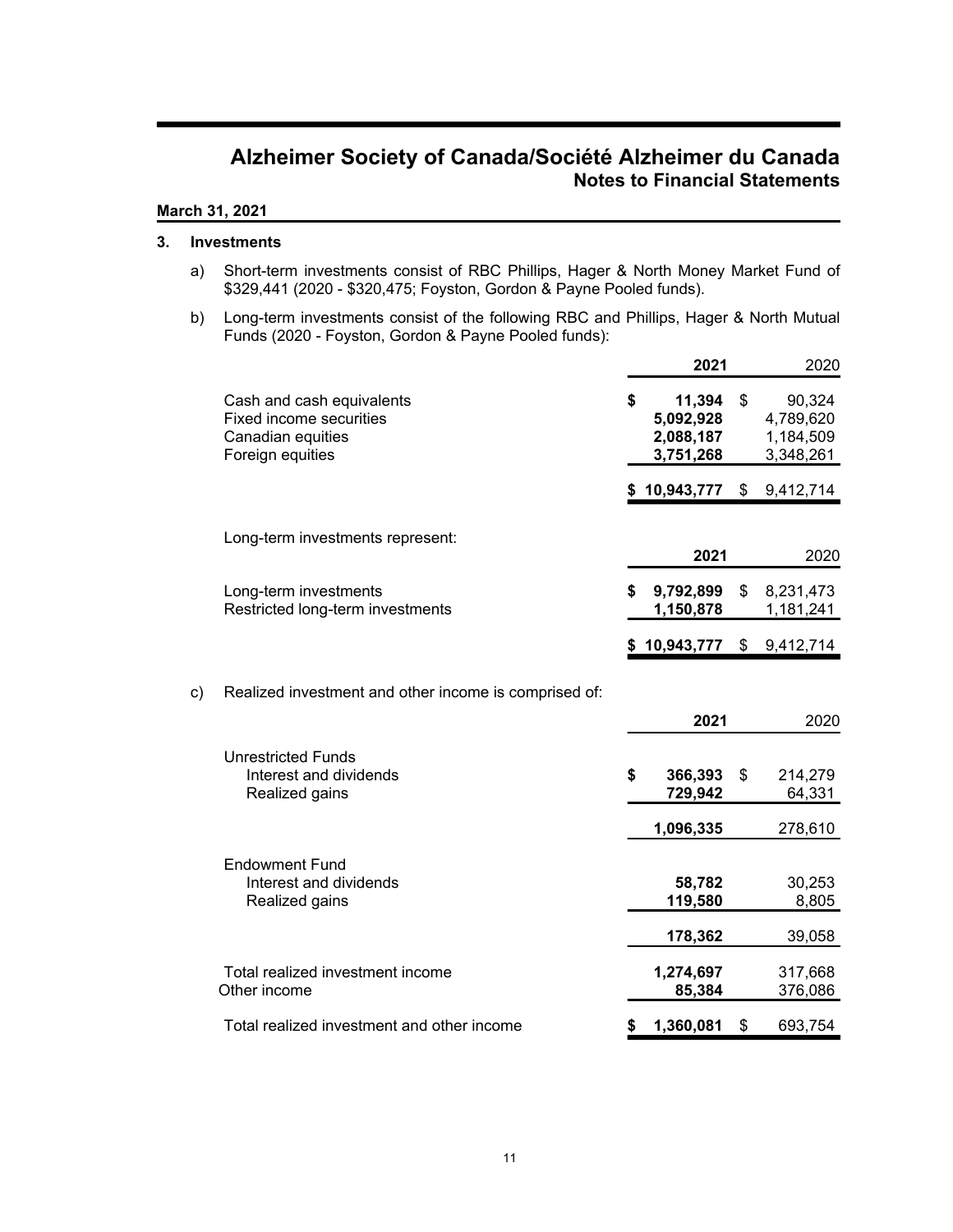# **March 31, 2021**

# **3. Investments** (continued) d) Unrealized investment losses are comprised of: **2021** 2020 Unrealized losses on investments Unrestricted fund **\$ (44,695)** \$ (610,632) Endowment fund **(8,846)** (86,093) **\$ (53,541)** \$ (696,725)

# **4. Property and Equipment**

|                                                                                                      |                                              | 2021                                        |                                               |    | 2020                                    |
|------------------------------------------------------------------------------------------------------|----------------------------------------------|---------------------------------------------|-----------------------------------------------|----|-----------------------------------------|
|                                                                                                      | Cost                                         | <b>Accumulated</b><br>Amortization          | Cost                                          |    | Accumulated<br>Amortization             |
| <b>Furniture and fixtures</b><br>Computer equipment<br>Leasehold improvements<br>Telephone equipment | \$<br>144,665<br>76,611<br>164,832<br>23,183 | \$<br>135,759<br>46,389<br>133,715<br>7,341 | \$<br>144,665<br>182,117<br>141,435<br>49,045 | S  | 132,413<br>160,688<br>131,076<br>28,567 |
|                                                                                                      | \$<br>409,291                                | \$<br>323,204                               | \$<br>517,262                                 | \$ | 452,744                                 |
| Net book value                                                                                       |                                              | \$<br>86,087                                |                                               | \$ | 64,518                                  |

# **5. Intangible Asset**

|                                                            |              |   | 2021                               |      |        |      | 2020                        |
|------------------------------------------------------------|--------------|---|------------------------------------|------|--------|------|-----------------------------|
|                                                            | Cost         |   | <b>Accumulated</b><br>Amortization |      | Cost   |      | Accumulated<br>Amortization |
| <b>Customer Relationship</b><br>Management (CRM) system \$ | $216,171$ \$ |   | 25.220                             | - \$ | 80.552 | - \$ | -                           |
| Net book value                                             |              | S | 190.951                            |      |        |      | 80,552                      |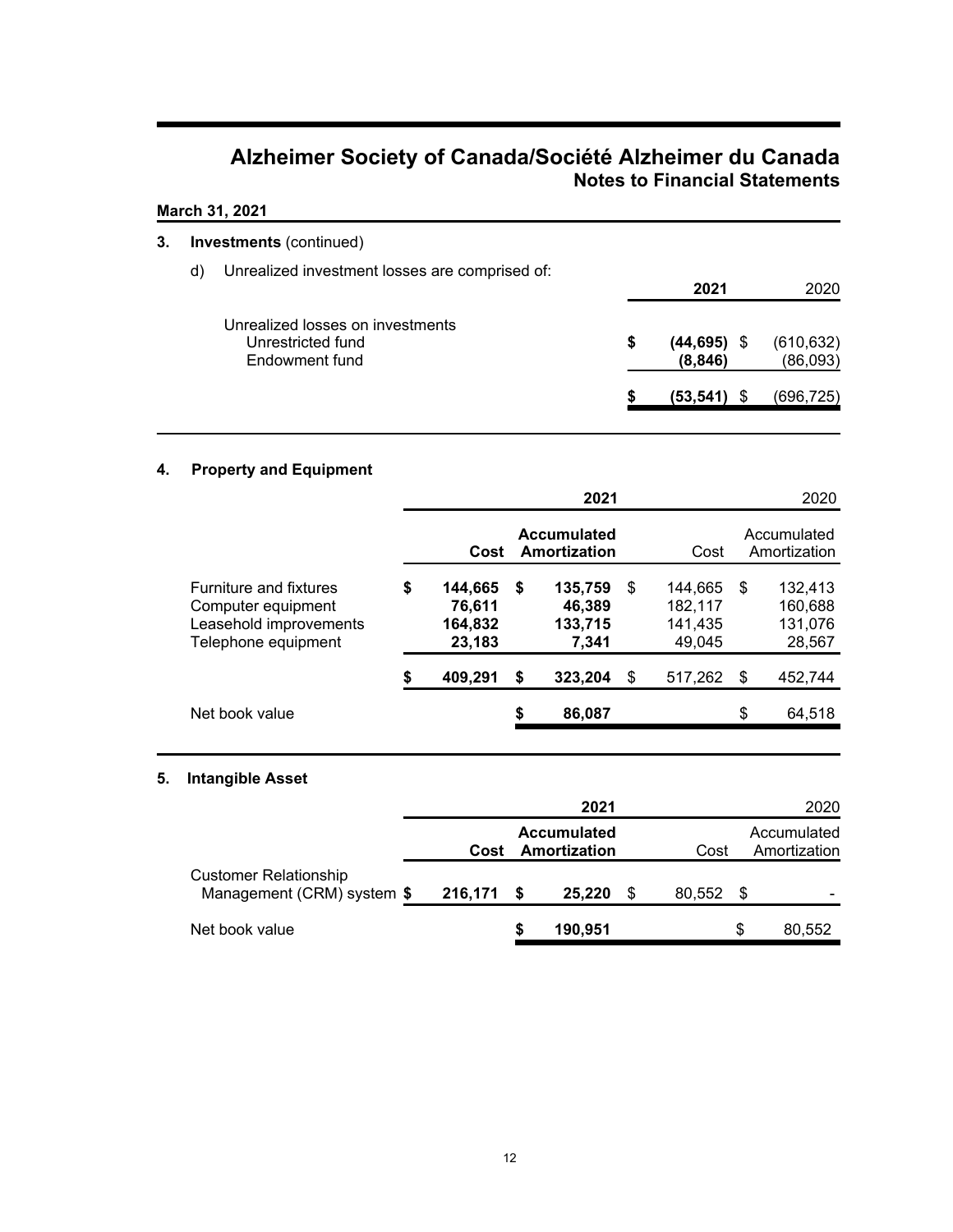# **March 31, 2021**

| <b>Accounts Payable and Accrued Liabilities</b>                     |   |           |                                          |
|---------------------------------------------------------------------|---|-----------|------------------------------------------|
|                                                                     |   | 2021      | 2020                                     |
| Trade accounts payable and accrued liabilities<br>Partner charities | S | 4,192,466 | 641,415<br>2,763,084                     |
|                                                                     |   |           |                                          |
|                                                                     |   |           | $1,264,474$ \$<br>5,456,940 \$ 3,404,499 |

# **7. Deferred Revenue**

Current and long-term deferred revenue consists of contributions which are designated by the donor to fund future expenses. These contributions will be recognized as revenue when the designated disbursements are made.

|                                                                     |   | 2021                                    | 2020                                  |
|---------------------------------------------------------------------|---|-----------------------------------------|---------------------------------------|
| Balance, beginning of year<br>Contributions<br><b>Disbursements</b> | S | 4,315,214<br>7,607,633<br>(6, 452, 910) | 4,486,290<br>5,471,595<br>(5,642,671) |
| Balance, end of year<br>Less: long-term portion                     |   | 5,469,937<br>(2,503,684)                | 4,315,214<br>(2, 132, 112)            |
| Current portion of deferred revenue                                 |   | 2,966,253                               | 2,183,102                             |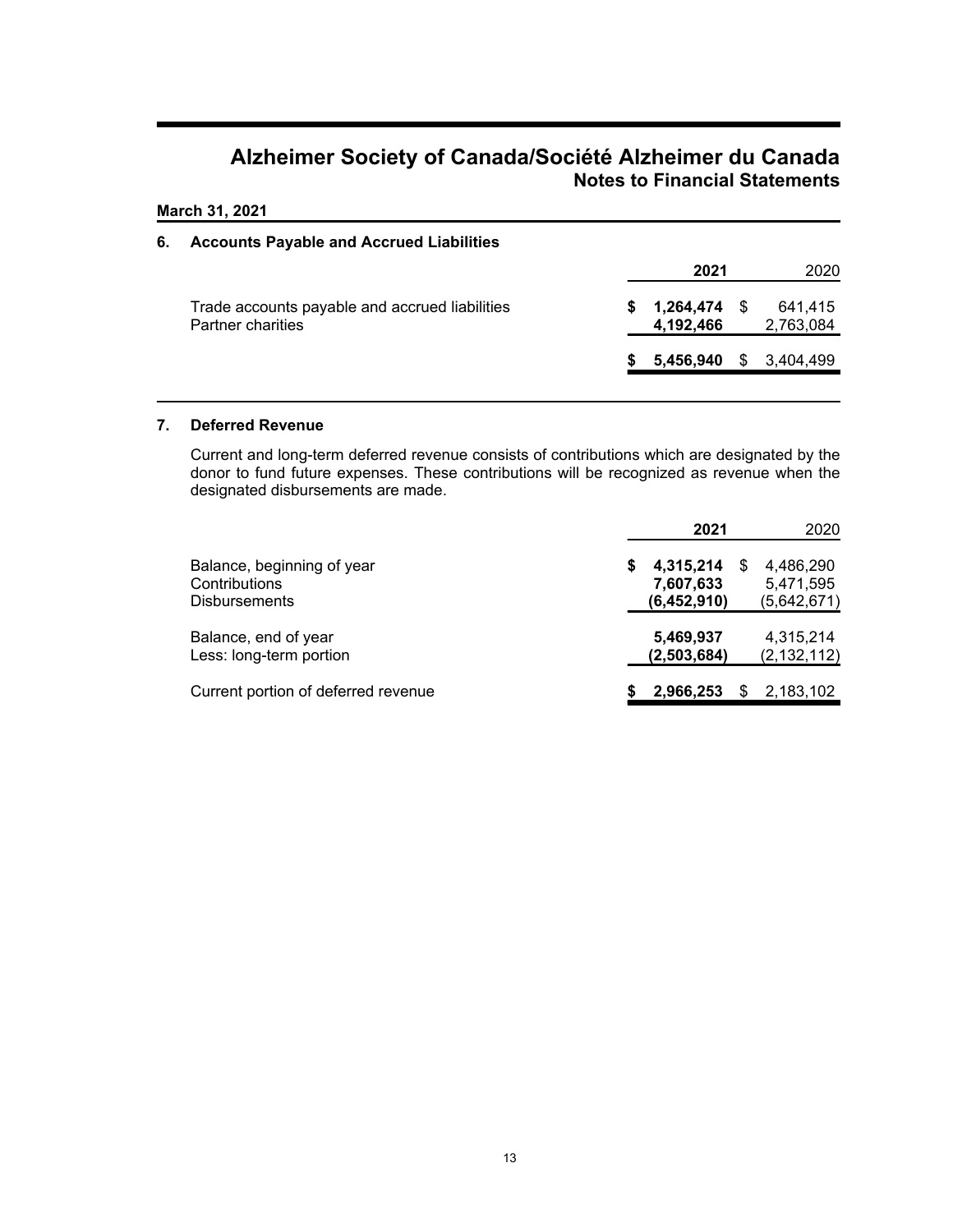### **March 31, 2021**

# **8. Research Grants Payable**

|                                                                                | 2021 |                           | 2020 |                         |
|--------------------------------------------------------------------------------|------|---------------------------|------|-------------------------|
| Balance, beginning of year<br>Current year grants awarded, net of declined and | S    | $2,585,242$ \$            |      | 2,898,025               |
| terminated awards                                                              |      | 3,424,206                 |      | 3,101,828               |
| Payments<br>Terminations of grants awarded in previous years                   |      | (3,676,941)<br>(136, 625) |      | (3,369,611)<br>(45,000) |
| Balance, end of year<br>Less: long-term portion                                |      | 2,195,882<br>(714,681)    |      | 2,585,242<br>(606,599)  |
| Current portion of research funding                                            |      | 1,481,201                 |      | 1,978,643               |

## **9. Net Assets Restricted for Endowment Purposes**

|                                                                                                          |   | 2021                                    | 2020                            |
|----------------------------------------------------------------------------------------------------------|---|-----------------------------------------|---------------------------------|
| Balance, beginning of year<br>Contributions<br>Investment income (loss)<br>Transfer of spendable portion | S | 986,296<br>1.000<br>163,007<br>(58,987) | 938,998<br>100,000<br>(52, 702) |
| Balance, end of year                                                                                     |   | 1,091,316                               | 986,296                         |

The original endowment contributions which must be maintained in perpetuity are \$982,431 (2020 - \$981,431).

The investment income generated from Endowments must be used in accordance with the Endowment criteria. When Endowment contributions do not specify a program area, allocations are made by the Board of Directors. The economic value of the Endowments is protected by an internal restriction limiting the annual amount of investment income that may be spent.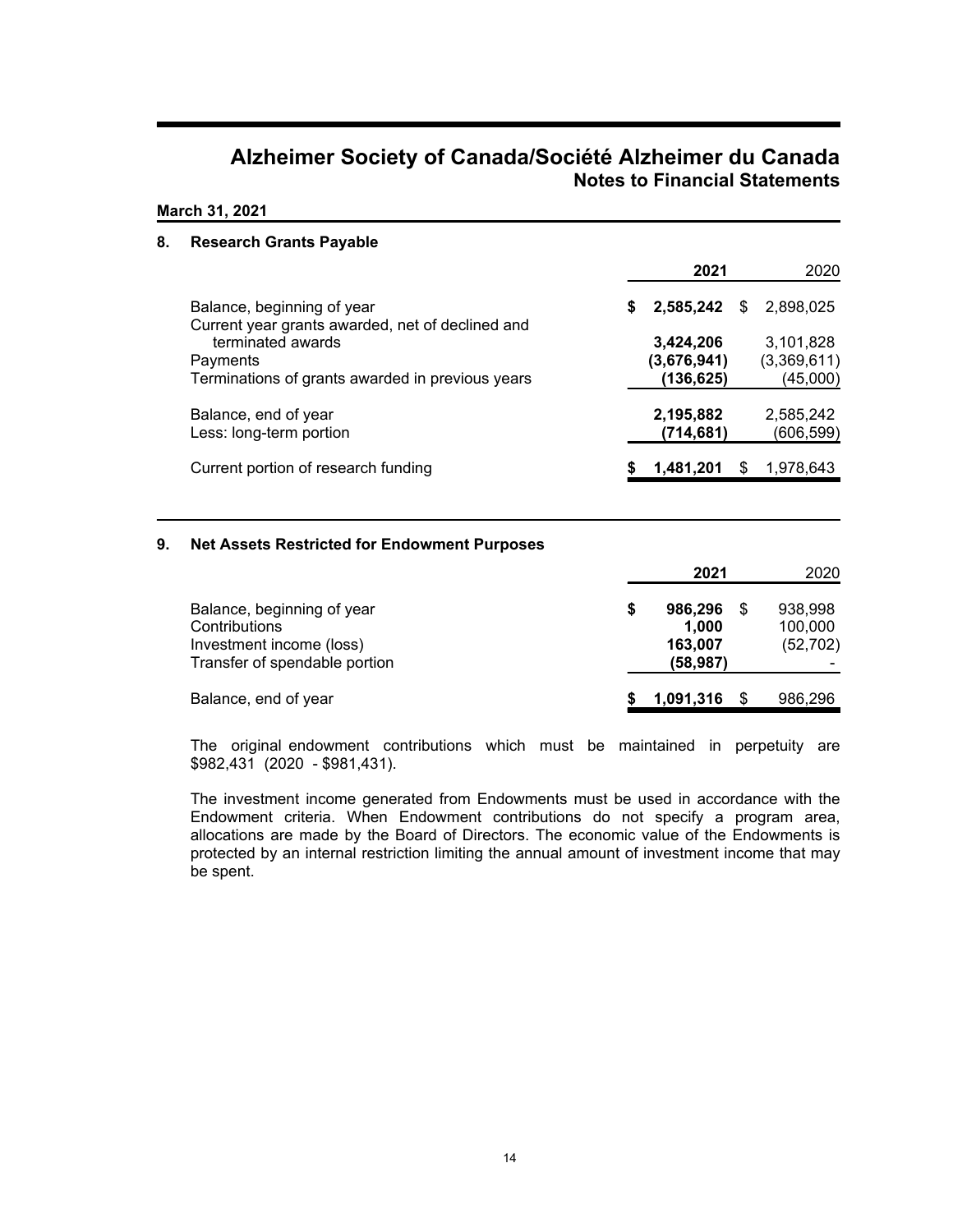### **March 31, 2021**

### **10. Federation Agreement**

In April 2009, the Society entered into a Federation Agreement ("FA") with the ten Provincial Alzheimer Societies ("Partners").

The FA includes the following financial arrangements:

All funds received by the Society (except Safely Home registrations, investment income, national foundation and corporation revenue, and federal government grants for centrally coordinated national programs) will be distributed to the province from which the funds originated.

The Society's expense budget is supported through assessments to the provincial Partners based on the Partner's percentage of total applicable revenue.

Partner charities revenue:

|                                                                        | 2021         | 2020            |
|------------------------------------------------------------------------|--------------|-----------------|
| \$<br>Health partners<br>Research assessment and additional federation | 530,862      | \$<br>599,676   |
| contributions for research                                             | 3,616,155    | 3,495,203       |
| Operating assessment                                                   | 2,454,838    | 2,909,318       |
| Direct mail assessment                                                 | 4,159,083    | 3,977,392       |
|                                                                        | \$10,760,938 | \$10,981,589    |
| Partner charities expenses:                                            |              |                 |
|                                                                        | 2021         | 2020            |
| Revenue flowed to partners<br>\$                                       | 15,238,346   | \$15,039,739    |
| <b>Partner services</b>                                                | 18,865       | 74,207          |
| Walk for Alzheimer's expenses, net of recovery                         | 267.359      | 170.040         |
|                                                                        | \$15,524,570 | \$15,283,986    |
| Revenue flowed to partners:                                            |              |                 |
|                                                                        | 2021         | 2020            |
| Direct mail<br>\$                                                      | 8,685,931    | \$<br>6,994,683 |
| Donations                                                              | 3,943,841    | 2,978,256       |
| <b>Bequests</b>                                                        | 1,708,574    | 4,261,800       |
| Corporate sponsorship                                                  | 900,000      | 805,000         |
|                                                                        | 15,238,346   | \$15,039,739    |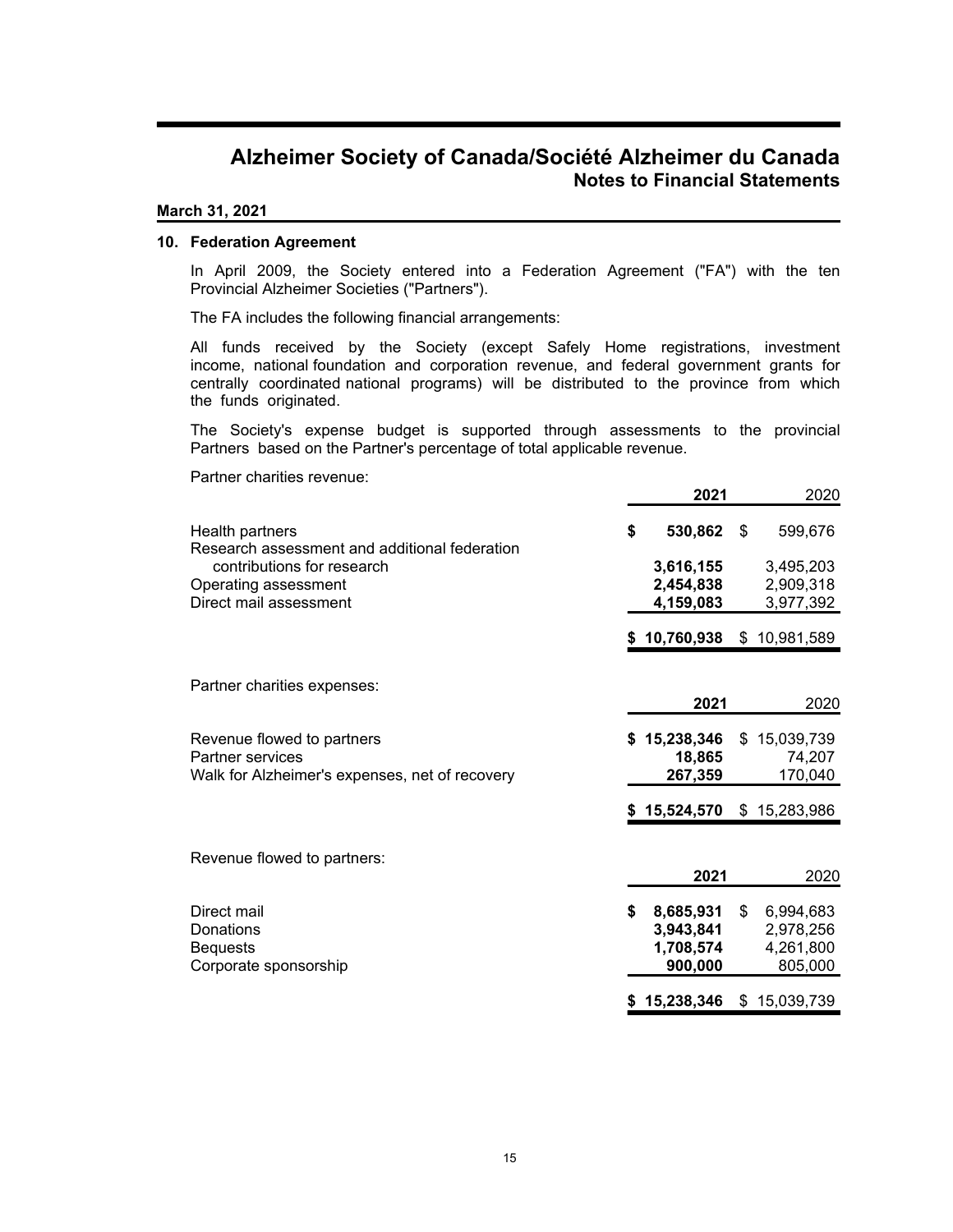### **March 31, 2021**

# **11. Allocation of Expenses**

The Society incurred certain management and administrative salaries and overhead expenses in the aggregate amount of \$466,760 (2020 - \$1,054,514) which are allocated to other expense categories based upon estimates of staff time and costs incurred. These general and administrative expenses are allocated as follows:

|                                             |    | 2021                         |    |                               |  |
|---------------------------------------------|----|------------------------------|----|-------------------------------|--|
| Research Program<br>Services<br>Fundraising | \$ | 69,729<br>283,365<br>113,666 | \$ | 127,746<br>650,361<br>276,407 |  |
|                                             | S  | 466,760                      |    | 1,054,514                     |  |

# **12. Credit Facility**

The Society has a credit facility in the amount of \$700,000 bearing interest at prime, repayable on demand and is secured by a general security agreement. The line of credit was not utilized during the year (2020 - \$Nil).

# **13. Commitments**

Pursuant to the co-tenancy agreement signed on April 1, 2008, the Alzheimer Societies of Canada, Ontario and Toronto co-located in new premises in order to benefit from efficiencies of scale. The lease was subsequently renewed until December 31, 2028. The co-tenancy agreement sets out the terms of the sharing of costs (based on the related cost drivers, which are primarily shared equally by each of the three co-tenants). Shared costs include leasehold improvements, furniture, equipment, rent, phones, and IT.

The Society's portion of the operating lease commitments for the next five years and thereafter is as follows:

| 2022<br>2023<br>2024<br>2025<br>2026<br>Thereafter | \$<br>101,147<br>101,597<br>102,496<br>102,946<br>103,845<br>279,616 |
|----------------------------------------------------|----------------------------------------------------------------------|
|                                                    | 791.647                                                              |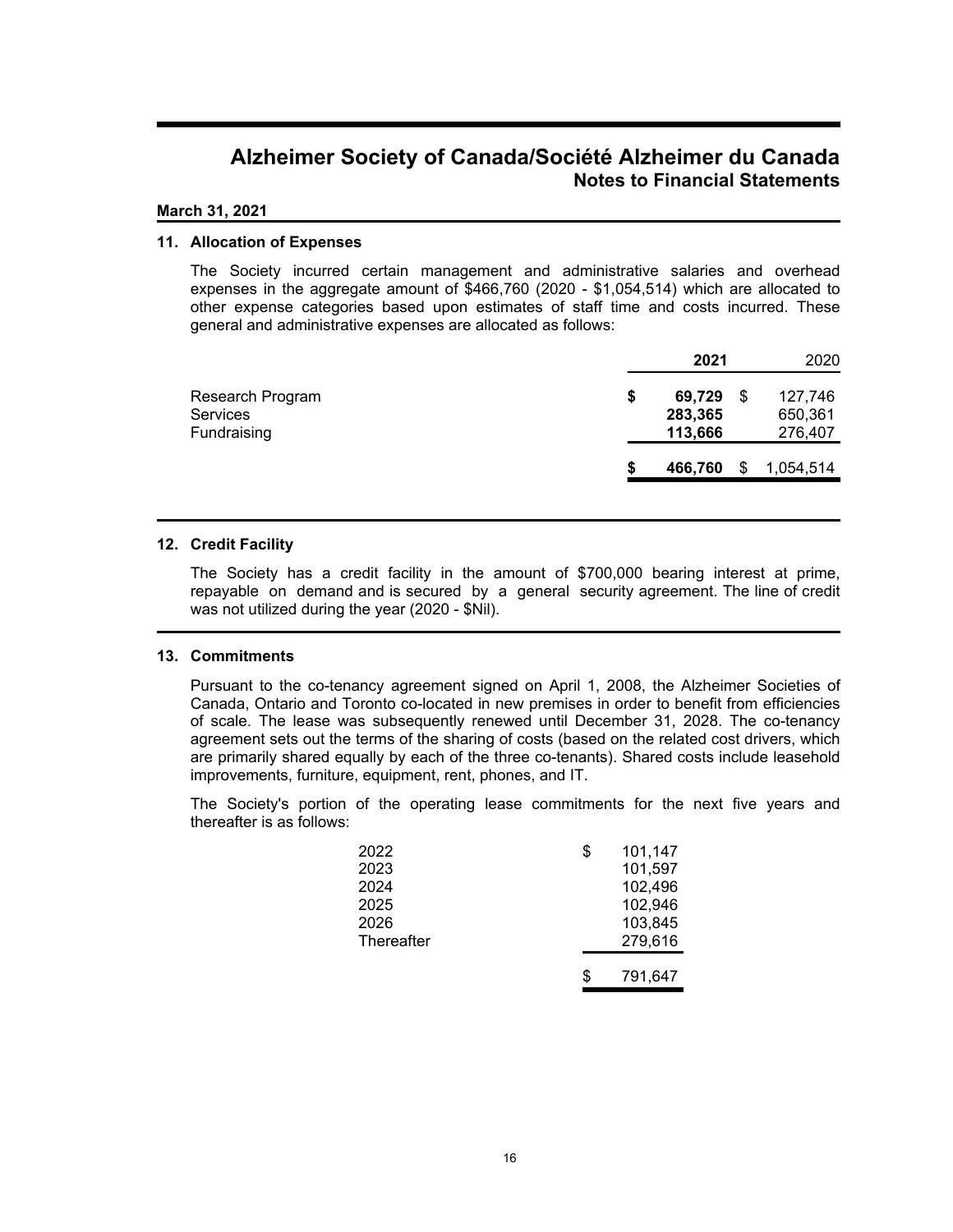#### **March 31, 2021**

### **13. Commitments (continued)**

The Society also has a contractual agreement with Baycrest Centre for Geriatric Care to cofund the Canadian Consortium for Neurodegeneration in Aging ("CCNA") project relating to research activities. The Society will fund \$840,000 each year from fiscal 2022 to 2024.

#### **14. Shared Services**

Effective April 1, 2016, the Society, in conjunction with Alzheimer Society of Ontario and Alzheimer Society of Toronto, agreed to merge the finance operations of each organization into one shared services department. Under the terms of the shared services agreement, the Society's portion of costs is determined annually. The cost related to the shared services department for the current year was \$283,896 (2020 - \$478,822) and is included in administration on the statement of revenue and expenses.

## **15. Financial Instruments Risks**

#### **Credit risk**

Credit risk arises from the potential that a counterparty will fail to perform its obligations. The Society is exposed to credit risk primarily with respect to its accounts receivable. The Society manages this risk through regular monitoring of balances and continuous communication with debtors.

### **Market risk**

Market risk is the risk of potential loss caused by fluctuations in fair value or future cash flows of financial instruments through changes in their underlying market value. The Society is exposed to this risk through its short-term and long-term investments. The Society manages its risk through its Statement of Investment Policies and Procedures.

### **Interest rate risk**

Interest rate risk is the risk that the fair value of future cash flows of a financial instrument will fluctuate because of changes in market interest rates. The Society is exposed to interest rate risk arising from the possibility that changes in interest rates will affect the value of its investments. The Society manages its risk through its Statement of Investment Policies and Procedures.

#### **Currency risk**

Currency risk is the risk that arises from fluctuations in foreign exchange rates. The Society is exposed to currency risk with respect to their long-term investments denominated in U.S. dollars. \$3,593,876 (2020 - \$1,620,914) of investments are held in U.S. dollars.